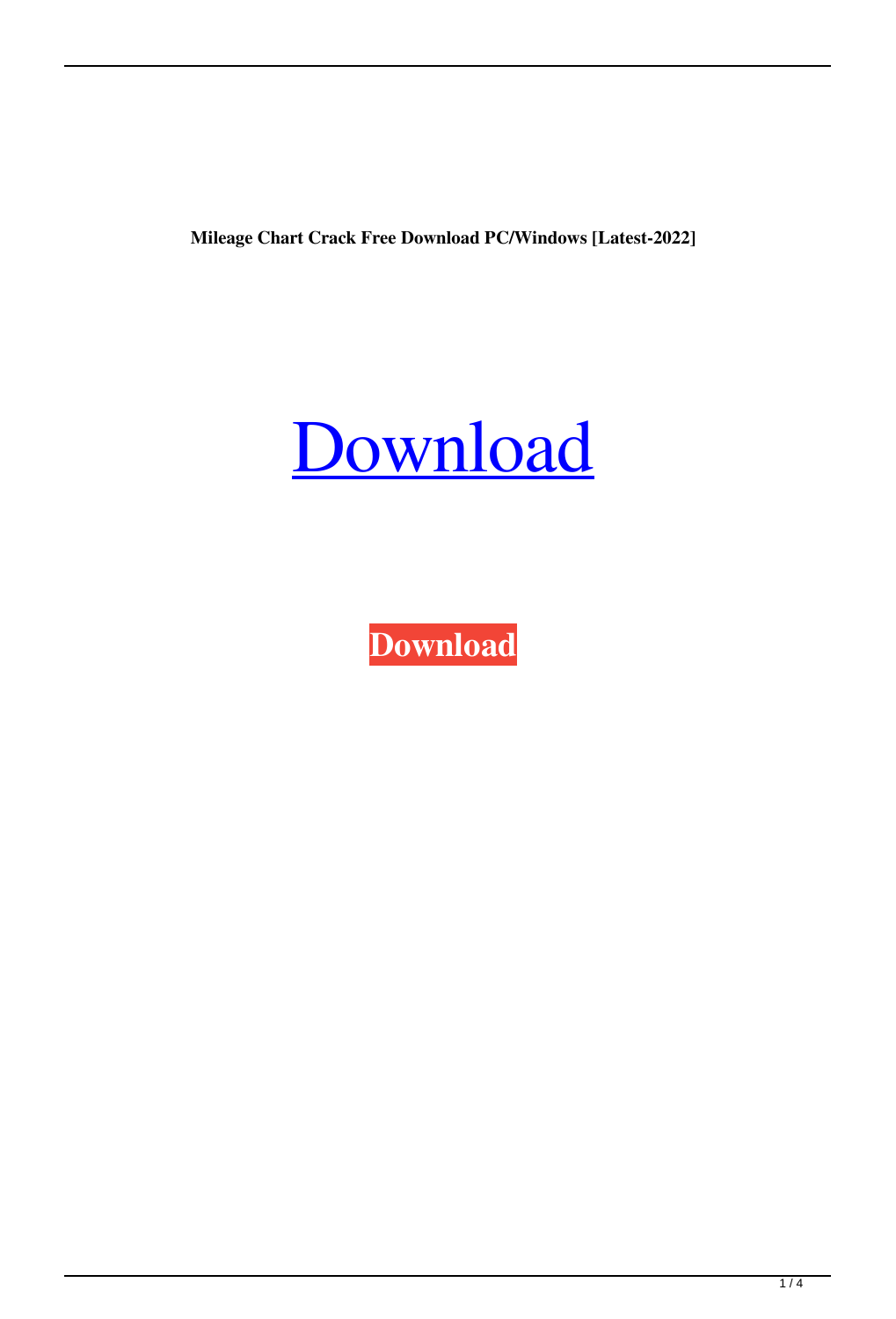## **Mileage Chart**

so you can copy the file to your favorites and load it anytime. 2. Mileage for cities are based on the round trip, so for example an airline from the 'United States' (that is, where I live) to 'Orlando, Florida' (which is where DisneyWorld is) would be considered round trip from Miami, FL (which is where DisneyWorld is) to Orlando, FL - so Miami to Orlando would be only 1.5 miles, not 3.5 miles as Miami is 2.5 miles from DisneyWorld. 3. Example 1: 'Dallas, TX' to 'Dallas, TX': 111 miles. Example 2: 'Chicago, IL' to 'Chicago, IL': 111 miles. Example 3: 'Minneapolis, MN' to 'Minneapolis, MN': 111 miles. Example 4: 'Orlando, FL' to 'Orlando, FL': 111 miles. Example 5: 'Boston, MA' to 'Boston, MA': 112 miles. Example 6: 'Miami, FL' to 'Miami, FL': 111 miles. 4. You can click the 'data' link for a link to an Excel workbook containing the data in tabular form, so you can sort the data as needed. This is a small workbook of only 35 rows, but if you need more data for your spreadsheet and don't have a copy of this workbook, feel free to email me (dsleeman@sympatico.ca) and I'll send you a copy. 5. Also there are two Excel workbooks in the zip file containing the data, but they are really just place holders for future work. 6. The code is written in Visual Basic. 7. It should work with Excel 95 and later. Instructions on loading and use. 

to get 'next stop' from 'current destination' or 'current point' to 'current location'. 2. The current 'destination' is a dropdown list, so you can use 'current destination' or 'current point' as the destination to get the 'next stop'. 3. The current 'point' is a combobox, so you can use 'current point' as the

### **Mileage Chart Crack+ Free Download**

EMAIL-LOCATION provides a quick way to view your mileage on a given route. You can type in any route to compare your mileage to any other. Mileage Comparison by Route. Easy to send via email or dial-up modem. No special software required. Low cost. MILES CHART CITY MILEAGE\* METRIC MILEAGE\* FOOT MILEAGE\* Philadelphia 4805 899 3.6 5.5 Denver 6286 2241 12.1 17.6 San Diego 3492 1030 5.2 7.7 Seattle 6223 1835 12.3 17.9 Houston 6237 1933 11.2 16.5 Los Angeles 4118 1699 5.2 7.7 Boston 5260 1631 10.6 15.2 Miami 3874 1239 4.9 7.2 Charlotte 3838 1185 4.7 6.9 Memphis 3738 1035 4.5 6.8 Orlando 3837 1175 4.7 7.0 Minneapolis 3742 1026 4.5 6.8 New Orleans 4010 1389 6.0 8.7 Atlanta 3724 1257 4.6 6.9 \*US average of all cities MILES CHART CITY MILEAGE\* METRIC MILEAGE\* FOOT MILEAGE\* Philadelphia 4805 899 3.6 5.5 Denver 6286 2241 12.1 17.6 San Diego 3492 1030 5.2 7.7 Seattle 6223 1835 12.3 17.9 Houston 6237 1933 11.2 16.5 Los Angeles 4118 1699 5.2 7.7 Boston 5260 1631 10.6 15.2 Miami 3874 1239 4.9 7 77a5ca646e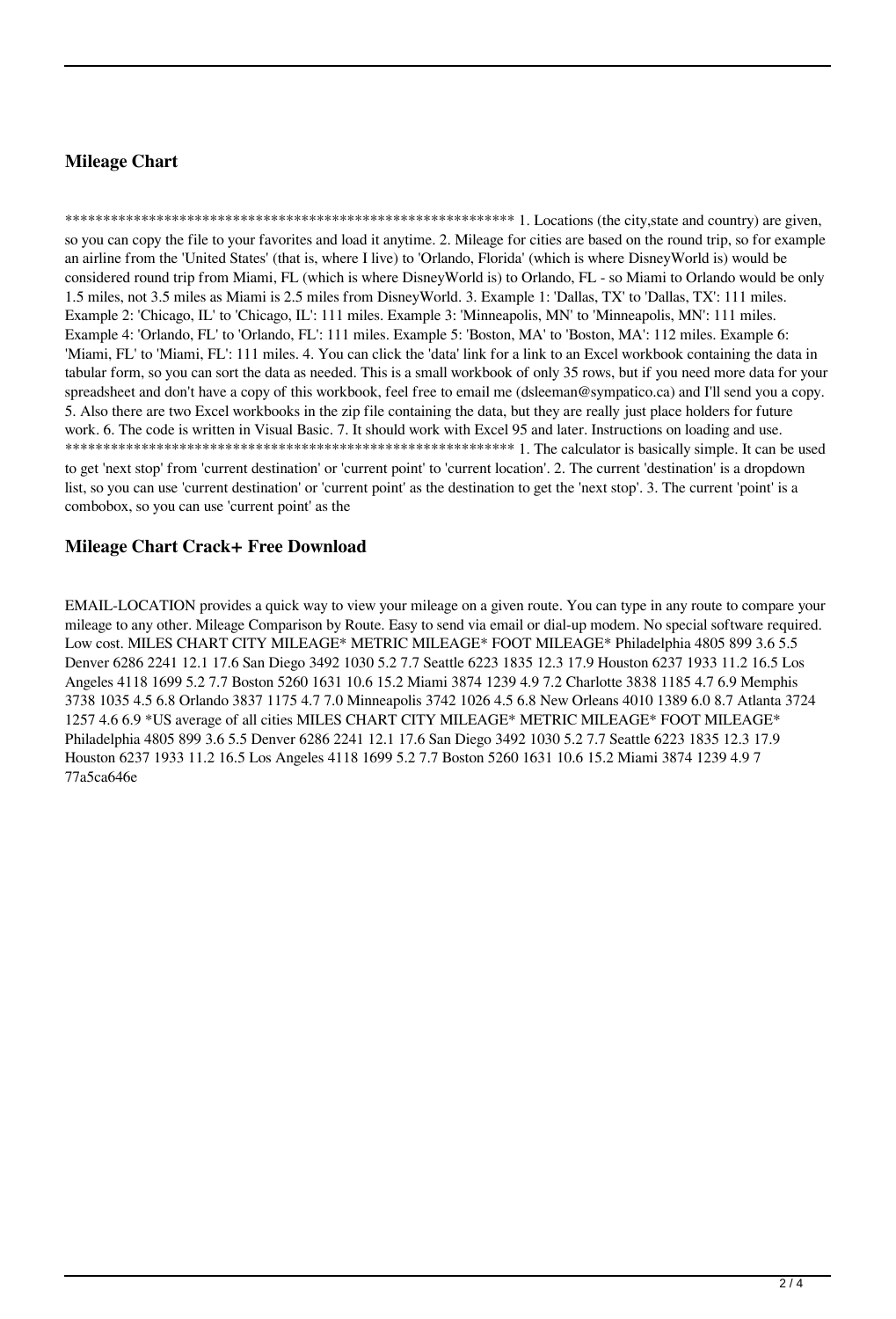# **Mileage Chart Crack Free Download [Mac/Win]**

Drive-related functions are broken down into two areas: the field below the wheel and the wheel itself. You can use the wheel to directly modify the value of the field below the wheel by pressing "D" and using the mousewheel to adjust the value of the field. Clicking the wheel produces a menu, which you can use to select a different field. You can also use the wheel to quickly navigate a list of values. The second wheel is used for modifying the values in a list of values. Clicking the second wheel, while holding the right mouse button, opens a context menu, which you can use to select a different value or to modify the value. A scroll wheel can also be used to move quickly between values.IL-10 signaling promotes host defense against Mycobacterium tuberculosis via recruitment of natural killer cells and dendritic cells into the lungs. IL-10 is crucial for the maintenance of a T-helper 1 (Th1)-dominant cytokine milieu and is critical for host defense against Mycobacterium tuberculosis. The Th1-dependent host defense pathway may be suppressed by IL-10 in the lungs, yet it is not known how IL-10 regulates innate immunity in the lungs. To address this question, we used mice with an IL-10 gene disrupted  $(II-10(-/))$ and found that the recruitment of granulocytes and macrophages into the lungs was increased by IL-10-deficiency. Although neutrophil accumulation was not reduced in the lungs of IL-10(-/-) mice, the lungs of IL-10(-/-) mice had lower numbers of activated natural killer (NK) cells and dendritic cells (DCs) and reduced production of IFN-gamma, compared with lungs of wild-type (WT) mice. Because recruitment of DCs into the lungs is important for the initiation of Th1 responses and production of IFN-gamma, and IL-10(-/-) mice have lower numbers of DCs in the lungs, we analyzed the ability of pulmonary DCs from IL-10(-/-) mice to produce IFN-gamma. Activation of pulmonary DCs from IL-10(-/-) mice was significantly impaired compared with DCs from WT mice. Administration of recombinant IL-10 to WT mice resulted in an increase in NK and DC cell recruitment into the lungs. Furthermore, NK cells and DCs isolated from the lungs of IL-10(-/-) mice did not respond

#### **What's New in the Mileage Chart?**